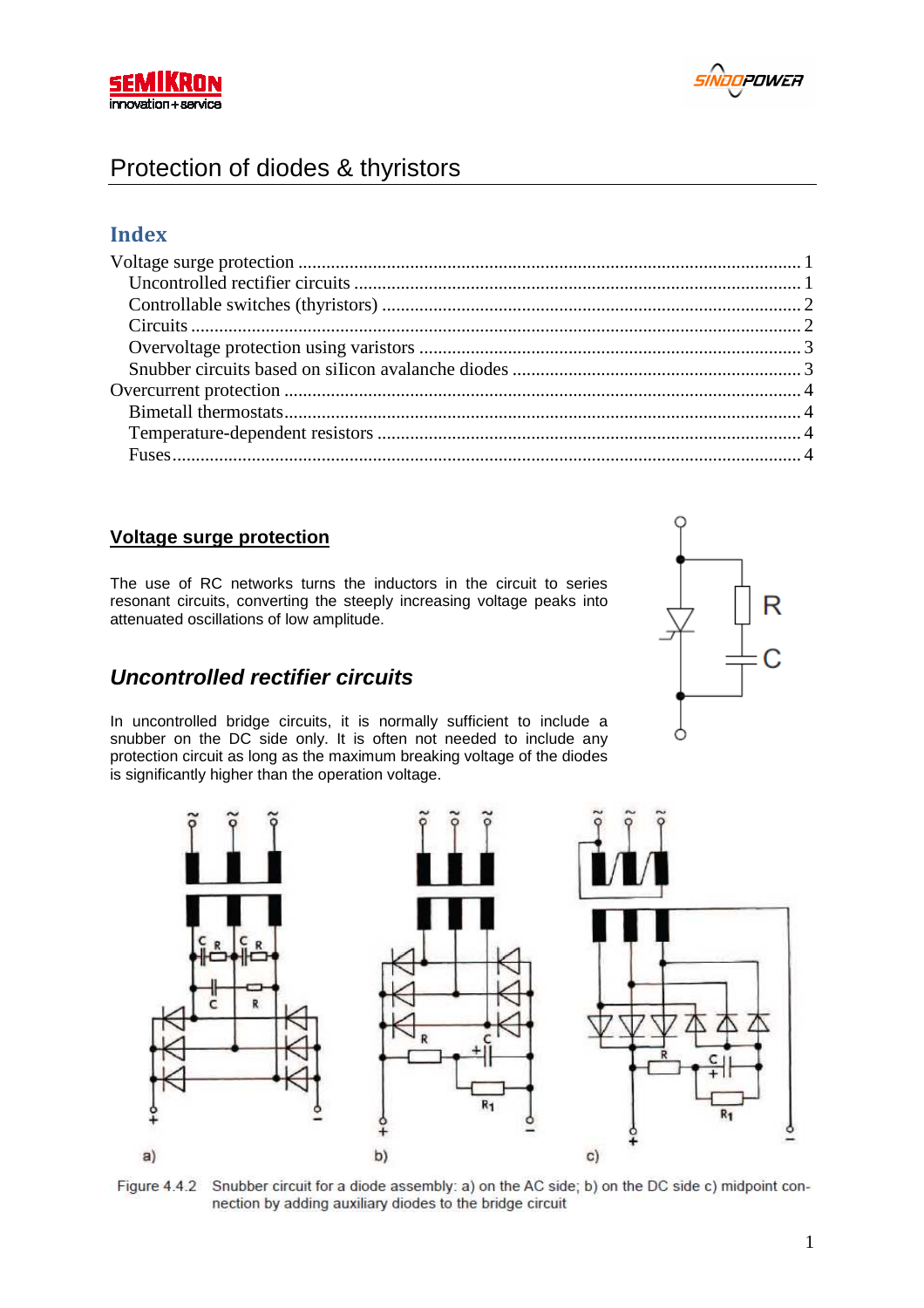



# **Controllable switches (thyristors)**

Thyristors have to be protected not only from excessive non-permissible surges, but also - and more importantly - from the steep rate of rise.

The use of a single-thyristor snubber is, however, limited because the capacitors discharge through these networks during triggering and thus cause undesired stress with a steep current rate of rise (di/dt stress).

In thyristor assemblies for low current densities and high voltages where relatively small capacitance and high-ohmic resistances are sufficient, this di/dt stress is still relatively low, meaning that here a single-switch snubber alone is often enough.

For higher current densities, however, the solution is to use an AC side snubber.

For very high power, in particular for parallel thyristor circuits, it can be of advantage to connect the RC circuit via an auxiliary bridge.

## **Circuits**

#### • **Dimensioning guidelines for single-switch snubbers**

Assumption: around half of the energy represented by the recovered charge Qrr is transferred to the circuit in the form of an overvoltage.

 $\frac{L_{S}^{+}}{V_{w}^{+}}$ 

 $R = \sqrt{\frac{L_s}{C}}$ 

$$
C=\frac{Q_{rr}}{V_v\cdot\sqrt{2}}
$$

 $C:$ Capacitance (in µF);  $R^2$ 

Resistance (in  $\Omega$ );

 $Q_{rr}$ Recovered charge (in µC). Total inductance in the circuit (in µH); Effective terminal voltage (in V);

The table below features typical RC values for SEMIPACK modules:

| <b>SEMIPACK</b> <sup>®</sup>                                                                                                                     | $V_{VRMS} \leq 250 V$ |                         | $V_{VRMS} \leq 400 V$ |                         | $V_{VRMS} \leq 500 V$ |                         | $V_{VRMS} \leq 660 V$ |                          |
|--------------------------------------------------------------------------------------------------------------------------------------------------|-----------------------|-------------------------|-----------------------|-------------------------|-----------------------|-------------------------|-----------------------|--------------------------|
|                                                                                                                                                  | C                     | R                       | C                     | R                       | C                     | R                       | C                     | $\mathsf{R}$             |
| SKKT 15, 19, 20, 26, 27<br>SKKH 15, 26, 27                                                                                                       | $0,22 \mu F$          | $68\Omega$              | $0,22 \mu F$          | $68\Omega$              | $0.1 \mu F$           | $100 \Omega$            |                       |                          |
| <b>SKKE 15</b><br><b>SKKD 15, 26</b>                                                                                                             |                       | 6 W                     |                       | 6 W                     |                       | 10W                     |                       |                          |
| SKKT 41, 42, 56, 57, 71, 72, 91, 92, 105, 106<br>SKKH 41, 42, 56, 57, 71, 72, 91, 92, 105, 106                                                   | $0,22 \mu F$          | $33 \Omega$             | $0,22 \mu F$          | $47\Omega$              | $0.1 \mu F$           | $68\Omega$              | $0.1 \mu F$           | $100 \Omega$             |
| SKKD 46, 81, 100<br>SKKE <sub>81</sub>                                                                                                           |                       | 10W                     |                       | 10W                     |                       | 10W                     |                       | 10 W                     |
| SKKT 122, 131, 132, 161, 162, 210, 213, 250, 253<br>SKKH 122, 131, 132, 161, 162, 210, 213, 250, 253<br>SKKD 162, 201, 260<br>SKKE 162, 201, 260 | $0,22 \mu F^{1}$      | $33 \Omega^{1}$<br>10 W | $0,22 \mu F^{1}$      | $47 \Omega^{1}$<br>10 W | $0,1 \mu F^{1}$       | $68 \Omega^{1}$<br>10 W | $0,1 \mu F^{1}$       | $100 \Omega^{1}$<br>20 W |
| SKKT 122, 131, 132, 161, 162, 210, 213, 250, 253, 500<br>SKKH 122, 131, 132, 161, 162, 210, 213, 250, 253, 500                                   | $0.47 \mu F$          | $33\Omega$              | $0.47 \mu F$          | $33\Omega$              | $0.22 \mu F$          | $47\Omega$              | $0.22 \mu F$          | $68\Omega$               |
| SKKE 162, 201, 260<br>SKKD 162, 201, 260<br><b>SKET 330, 400</b>                                                                                 |                       | 25 W                    |                       | 25 W                    |                       | 25 W                    |                       | 50 W                     |

<sup>&</sup>lt;sup>1)</sup> Only with heatsink P3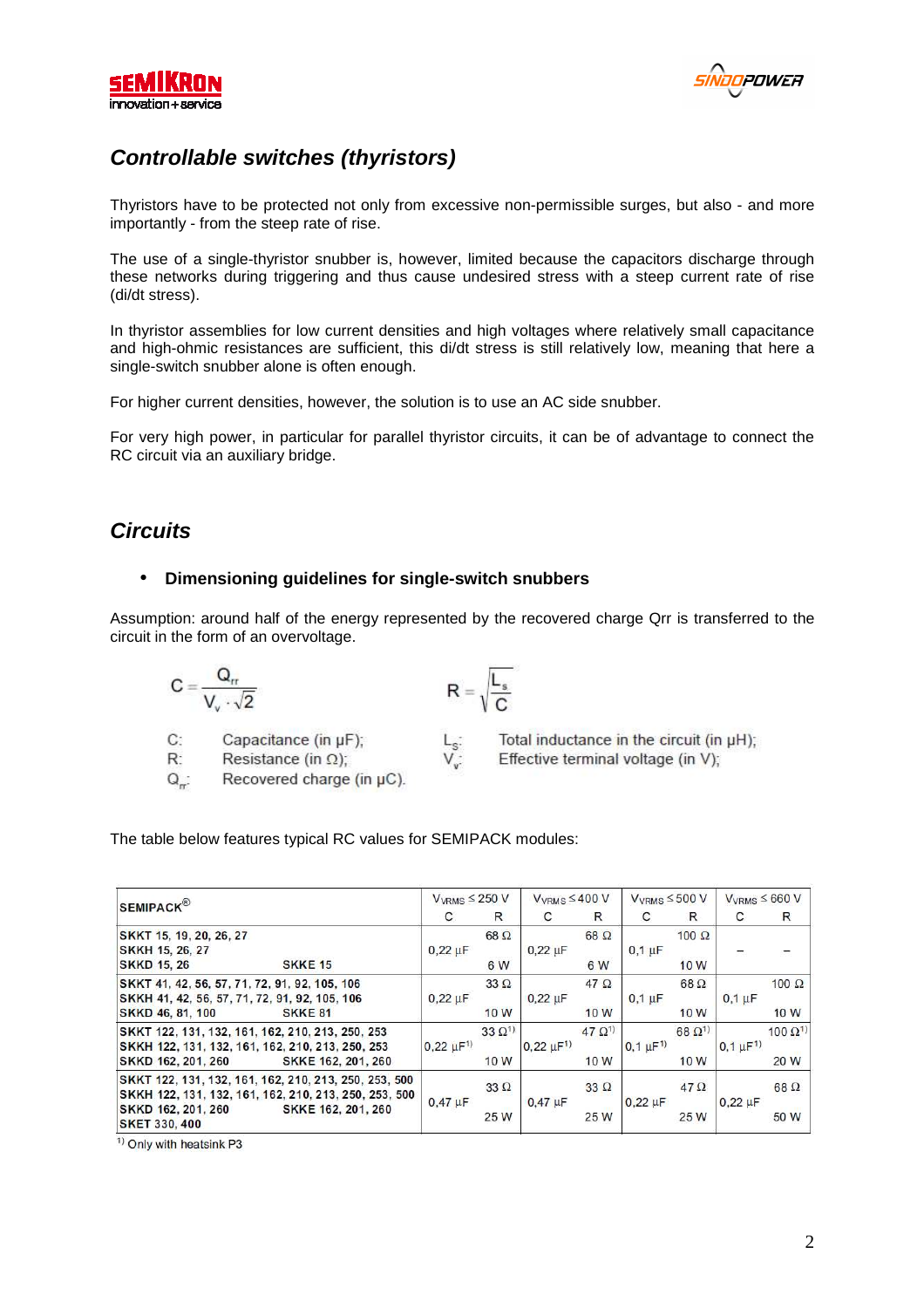



#### • **Snubbers for AC voltage converters (W1C)**

W1C circuits comprise two antiparallel thyristors; the following, however, applies to a circuit comprising one thyristor with antiparallel diode. This is always equipped with a snubber circuit, in the simplest case comprising one common RC element (Figure 4.4.10). If each of the antiparallel components has its own fuse protection, then each must also be equipped with its own RC element.



Figure 4.4.10 Snubber for AC controller; right: with individual fuses

The values for capacitor C ( $\mu$ F) and resistor R ( $\Omega$ ) can be determined using the following formulae:

$$
C \approx 700 \cdot \frac{I_v}{V_v^2} \qquad R \approx \frac{9000}{C \cdot V_v}
$$

## **Overvoltage protection using varistors**

The resistance of a varistor decreases as the voltage increases. Varistors can be used to attenuate overvoltage on the AC or on the DC side, or even as single-switch snubbers. One shortcoming of varistors is that they do not attenuate the voltage dv/dt. Thus, in thyristors with low dv/dt values, an additional RC snubber is needed.

## **Snubber circuits based on siIicon avalanche diodes**

Also known as clamping diodes (transient voltage suppressors), they have the advantage over RC snubbers of being small in size and having lower energy consumption.